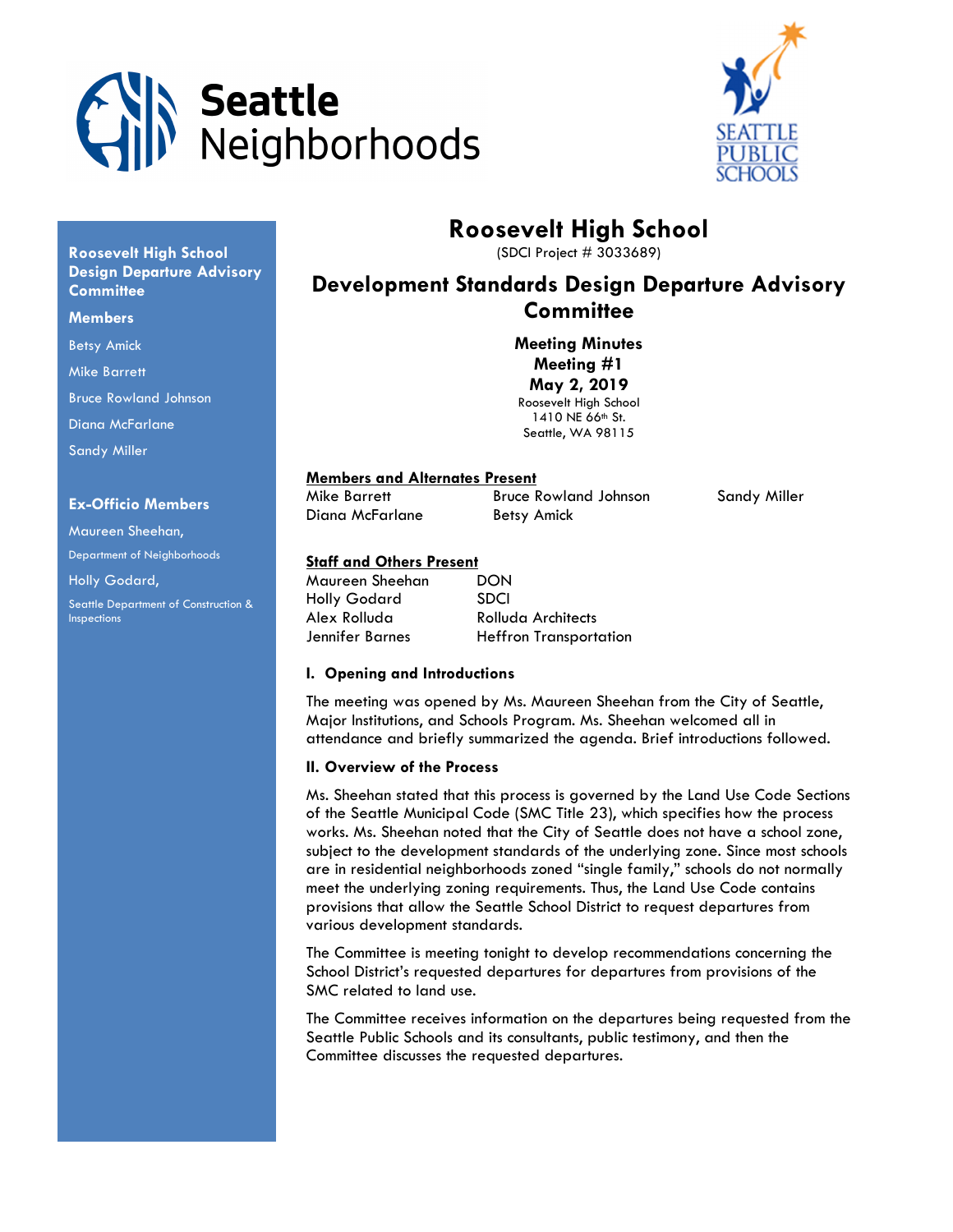The Committee may do one of the following:

- 1) Recommend granting the departure as requested;
- 2) Recommend granting the departure with modifications or specific conditions, or
- 3) Recommend denial of the departure.

Conditions or modifications identified should be clearly related to the requested departure and enforceable on the District.

The Committee may develop recommendations at this meeting, or if time does not allow, additional public testimony is desired, or additional information is needed, the Committee may hold up to two additional meetings. If the Committee concludes they have enough information and there is no further benefit from additional public testimony, the Committee can determine to move forward at the end of this meeting in establishing their recommendations; in that case, this would be the only public meeting.

Ms. Sheehan emphasized that the Committee's will make recommendations that will be put into a report that will be reviewed by the Committee and forwarded to Ms. Holly Godard of the Seattle Department of Construction and Inspections (SDCI), who will take it into consideration when drafting the Director's decision.

## III. Presentation

Ms. Christina Rodgers, the principal of Roosevelt High School talked about the portables, enrollment and capacity of the school. Currently, the school is enrolling 1,930 students. With the opening of Lincoln High School to relieve the enrollment overload for Roosevelt, Ballard and Garfield High School, the School District projected 300 less students when the school began its budget process in February.

Seattle Public School (SPS) completed its enrollment, registration, and appeals process for students who want to transfer or move to the school, and the result was a projection for Roosevelt to increase up to 175 students. Staff were brought back to accommodate the growth in enrollment and the school will be at maximum capacity within the coming year or sooner. The school was slated to have 10 portables in the parking lot, but due to creative mitigation, only 6 portables where retained.

In the past year the school provided ORCA cards to all students and bike racks were full. She understood the parking impacts around the neighborhood because of the recent growth and changes in the City and the neighborhood. She is open to work with the neighborhood to find creative ways to mitigate parking issues. She also added that removing the portables knowing that more students may decide to enroll at this school will bring a tremendous burden to the school in accommodating educational needs.

## The Project:

Ms. Sheehan introduced Mr. Alex Rolluda of Rolluda Architects and the Design Team to present the project.

Mr. Rolluda shared that at the last year's departure request, the school was granted to allow 10 classroom portables, but only 6 portables remained. He added that due to the recent projections, enrollment at Roosevelt will not decrease significantly as previously projected despite the additional capacity at Lincoln High School. SPS does not recommend the removal of the six existing portables. The School District is recommending a departure request of 31 parking spaces for a total of 141 on-site Parking Spaces.

Ms. Jennifer Barnes of Heffron Transportation provided an overview of the parking analysis around the school area to support the School District's departure request.

She noted that their analysis included an inventory of the on-street parking supply within a 800' walking distance per City of Seattle's guidance, performed on-street and on-site parking occupancy counts during weekday periods, mid-afternoon counts were conducted on days with and without school in session, adjusted baseline parking to account for future projects that could affect on-street capacity, calculated parking demand generated by portables and future parking utilization with and without the portables.

The analysis concluded that the portables and the associated increase in enrollment will likely contribute a small amount of parking impacts in the surrounding area. SPS will continue to implement the mitigation measures already in place to help limit the potential impact to on-street parking demand.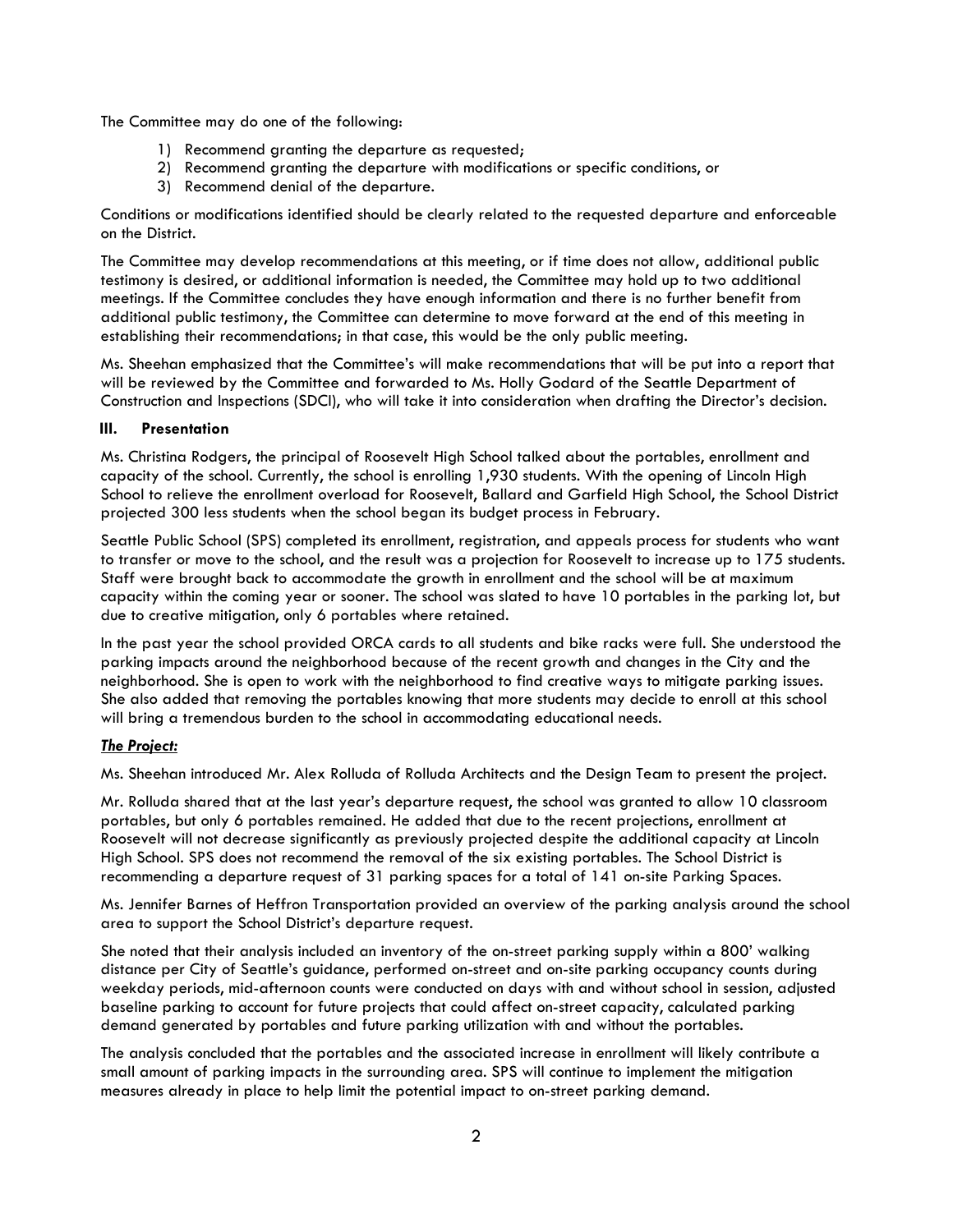#### Summary of the Requested Departure:

## 1. Reduced on-site parking

Seattle Public School is requesting a departure for reduced on-site parking of 31 parking spaces for a total of 141 on-site parking spaces.

#### IV. Committee Clarifying Questions

Ms. Sheehan opened the floor for Committee clarifying questions.

A question was asked if the Transportation analysis considered new Roosevelt residents who do not have onsite parking and now use street parking. Ms. Barnes responded that it was included in the construction projects and its workers and multi-family residents.

A question was asked about the number of staff at the school and Ms. Rogers noted that there are 105 including part-time staff and the parking lot is about 120 cars a day. The parking lot is staff only in the morning except for three visitor stalls and four disabled parking spaces.

## V. Public Comments and Questions

Ms. Sheehan opened the floor for public comments and questions.

(Editor's Note: The comments shown below are summaries of statements provided. They are not transcriptions and have been shortened and edited to include the major points raised. Full comments are retained in the files in voice recording (.mp3) form)

Comments from Chris Jackins: Mr. Jackins, coordinator for the Seattle Committee to Save Schools provided a list that summarizes why this Committee should reject the departure being requested. He commented on making a meeting rule change that would allow the public to ask questions to the Committee. He also commented that there was no parking analysis done on evening events around the school.

Comments from Michael McKenney: Mr. McKenney strongly disagrees with the parking analysis presented. He noted that he was part of the Committee at the last departure and mentioned about the condition regarding the field lights in relation to the removal of the portables.

**Comments from Jake Macias:** Mr. Macias lives on  $17<sup>th</sup>$  and commented about the School District's problem of not keeping their promises regarding the portables. He questioned the accuracy of the parking analysis and he would like to know the scope of the boundaries and if the residential parking zones were included in the analysis.

Comments from Christina Rodgers: Ms. Rodgers commented that she and the school are very open to find creative ways to work with the neighbors to tackle the parking issues. She stressed that the business of the school is to educate the kids that come to Roosevelt and they cannot control if they enroll at the school. She and the school would like to continue to work with the neighbors and the City to mitigate impacts of parking around the school.

## VI. Committee Deliberation

Ms. Sheehan opened the discussions for committee deliberation. She asked the Committee to deliberate on the need for the departure and then discuss on whether to recommend or deny with or without conditions.

Mr. Barrett responded to questions heard in public comment. The boundaries used for the parking analysis and he noted that it was referenced in one of the slides in the presentation. The condition on the field lighting SEPA Master Use Permit is that the School District is not allowed to use the field for non-scholastic uses.

Mr. Johnson commented that he is looking at from the standpoint of the children and SPS. He noted that the problems in enrollment and having the portables is not Roosevelt High School's problem. He heard and listened to the public comments about the issues. They should not be blaming the kids who are going to the school and emphasized that eliminating the six portables will not resolve the parking problem.

Ms. Miller commented about the history of the school and the issues discussed in 2004. The reason for tonight's discussion is about the constant change that is happening in the City and its growth and population. She noted